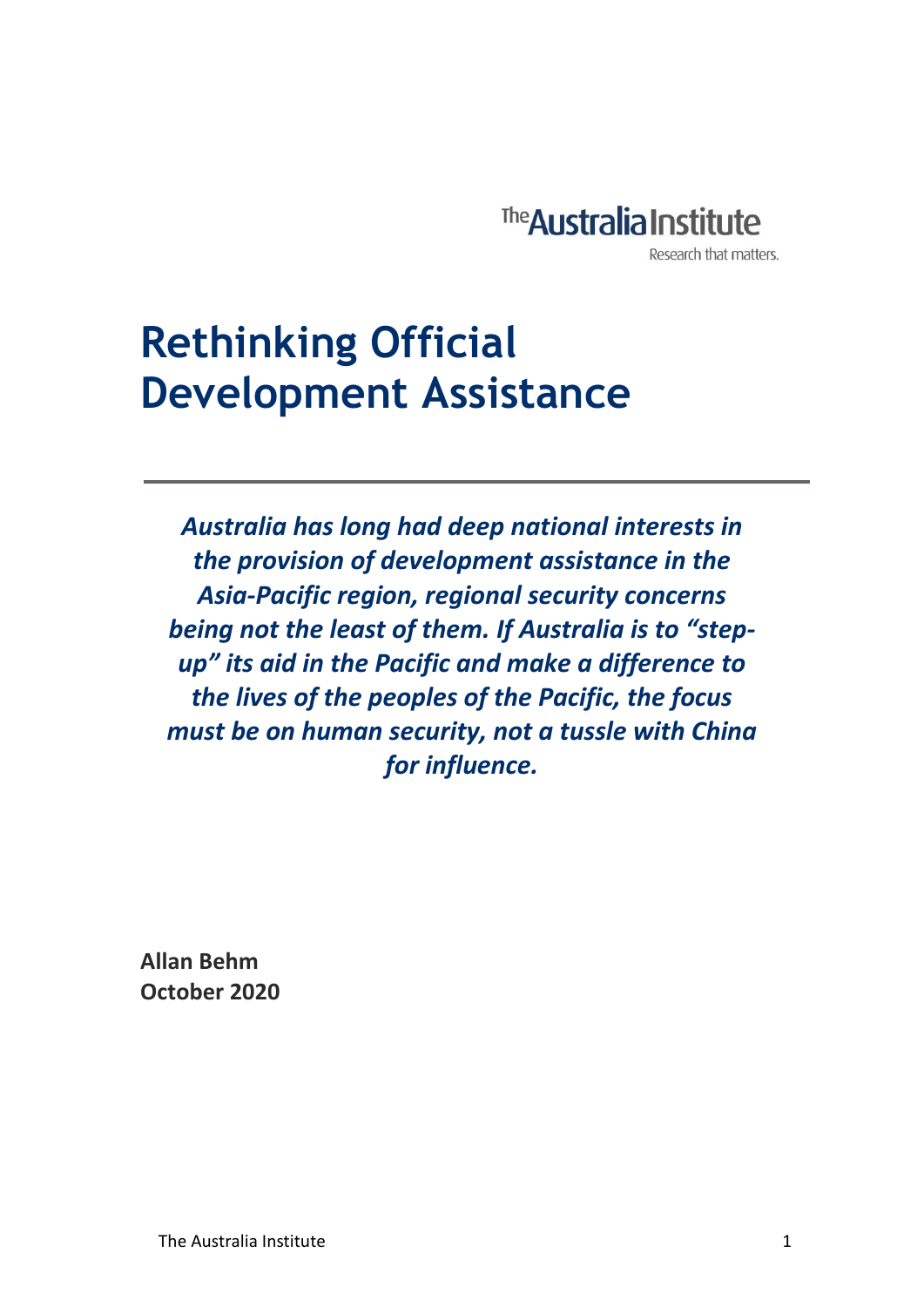## **ABOUT THE AUSTRALIA INSTITUTE**

The Australia Institute is an independent public policy think tank based in Canberra. It is funded by donations from philanthropic trusts and individuals and commissioned research. We barrack for ideas, not political parties or candidates. Since its launch in 1994, the Institute has carried out highly influential research on a broad range of economic, social and environmental issues.

## **OUR PHILOSOPHY**

As we begin the 21st century, new dilemmas confront our society and our planet. Unprecedented levels of consumption co-exist with extreme poverty. Through new technology we are more connected than we have ever been, yet civic engagement is declining. Environmental neglect continues despite heightened ecological awareness. A better balance is urgently needed.

The Australia Institute's directors, staff and supporters represent a broad range of views and priorities. What unites us is a belief that through a combination of research and creativity we can promote new solutions and ways of thinking.

### **OUR PURPOSE – 'RESEARCH THAT MATTERS'**

The Institute publishes research that contributes to a more just, sustainable and peaceful society. Our goal is to gather, interpret and communicate evidence in order to both diagnose the problems we face and propose new solutions to tackle them.

The Institute is wholly independent and not affiliated with any other organisation. As an Approved Research Institute, donations to its Research Fund are tax deductible for the donor. Anyone wishing to donate can do so via the website at [https://www.tai.org.au](https://www.tai.org.au/) or by calling the Institute on 02 6130 0530. Our secure and user-friendly website allows donors to make either one-off or regular monthly donations and we encourage everyone who can to donate in this way as it assists our research in the most significant manner.

Level 1, Endeavour House, 1 Franklin St Canberra, ACT 2601 Tel: (02) 61300530 Email[: mail@tai.org.au](mailto:mail@tai.org.au) Website: [www.tai.org.au](http://www.tai.org.au/)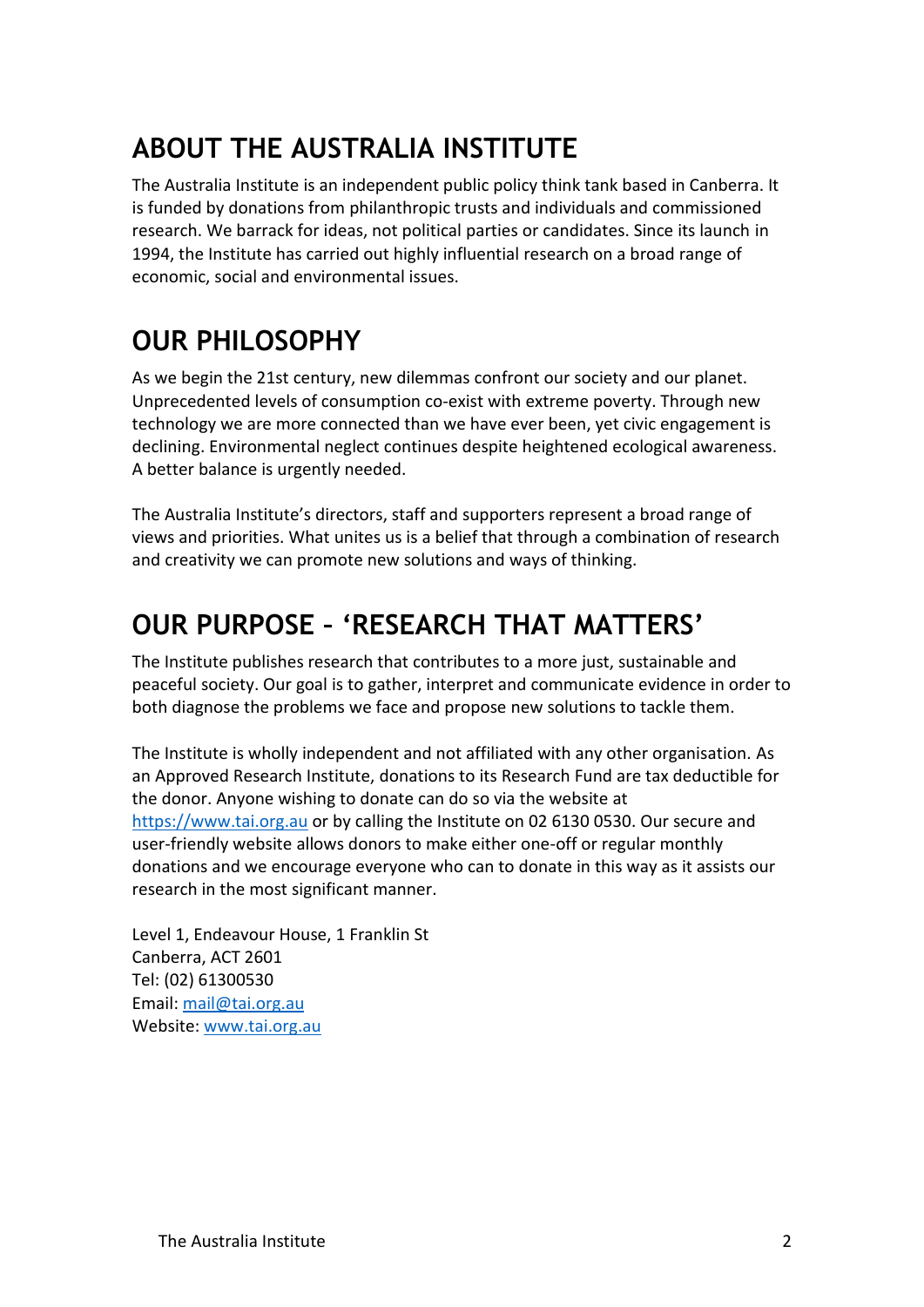# **Abstract**

For a wealthy and well-endowed country, Australia's Official Development Assistance has declined constantly in real terms for the past four decades, but most particularly in the last eight years, to a point where it could best be described as parsimonious. Australia has long had deep national interests in the provision of development assistance in the Asia-Pacific region, regional security concerns being not the least of them.

Yet it has taken the interest of China, and the extension of Chinese development assistance spending to a range of Pacific countries, to stimulate the Morrison government into a reappraisal of our interests in the Pacific. Never one to miss a marketing opportunity, the Prime Minister announced the "Pacific Step-up" as Australia's response to Chinese influence in the Pacific. And with the declaration that the Pacific is "our" neighbourhood and that the peoples of the Pacific are "our" family, Morrison has added sentimentality to realpolitik.

Yet money is what the peoples of the Pacific need, not spin and sentiment. They are not able to turn anything down, even if it comes in the form of soft loans rather than grants. Rather than spin and sentiment, the nations of the Pacific want increased and targeted development assistance aimed not at dealing with the competition between military powers but at the security and well-being of their citizens.

If Australia is to "step-up" its aid in the Pacific and make a difference to the lives of the peoples of the Pacific, the focus must be on human security in the Pacific, not some tussle with China for influence. Australia has formidable soft power tools at its disposal. These are what will make a difference to the people of the Pacific, and at the same time secure Australia's position as the country of choice in bringing deeper engagement between the economies of the Pacific.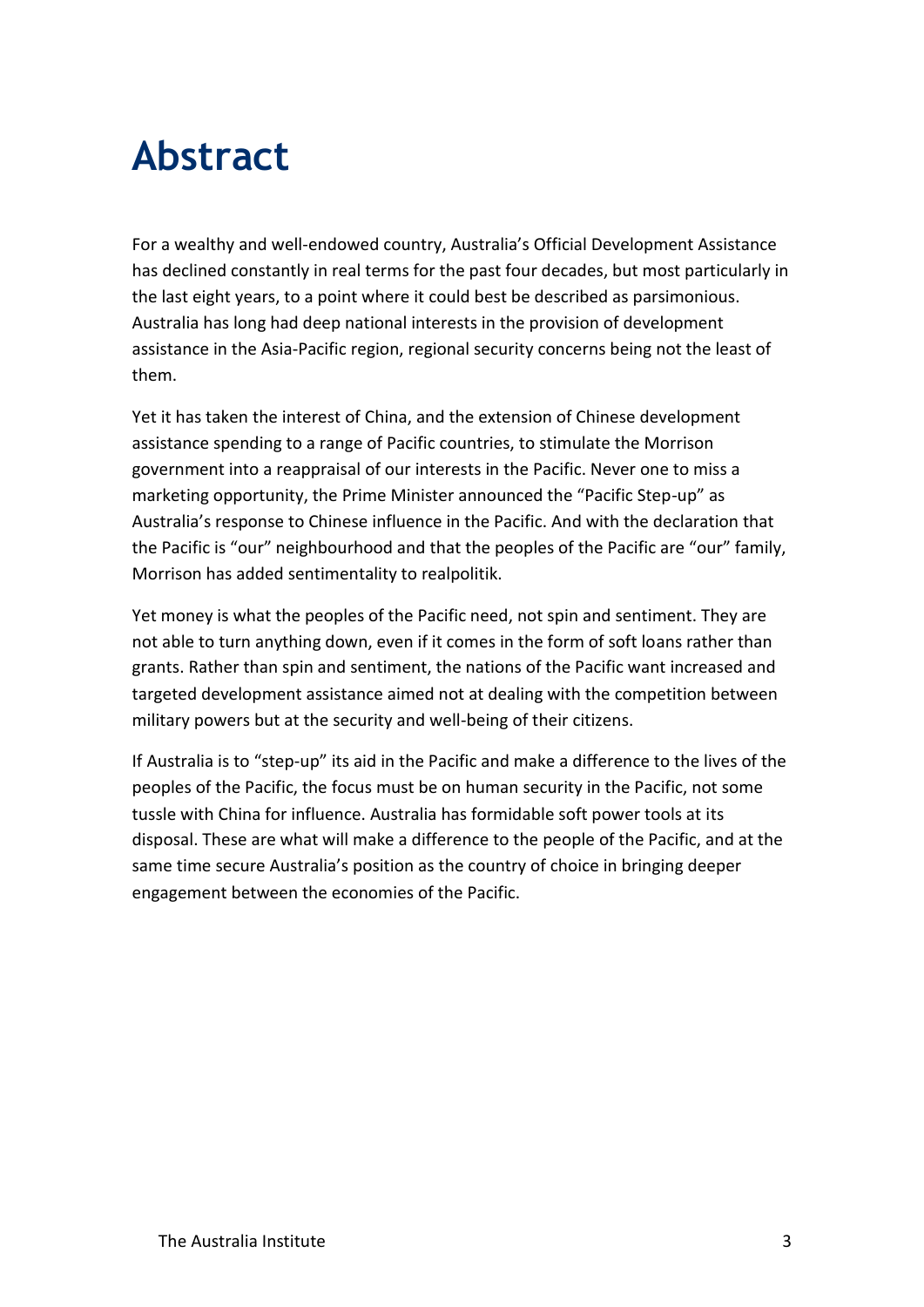## **Introduction**

In 2019, according to the World Bank, Australia ranked  $14<sup>th</sup>$  according to GDP ranking,<sup>1</sup> and  $16<sup>th</sup>$  in GDP per capita terms.<sup>2</sup> If the funds management outliers (Monaco, Liechtenstein, Luxembourg, Bermuda, the Cayman Islands, Macao and the Isle of Man) are excluded, Australia ranked 9<sup>th</sup> in terms of GDP per capita after Switzerland, Ireland, Iceland, Singapore, the US, Qatar, Denmark and the Faroe Islands (which is more about fishing than funds management).

By any measure, Australia is a rich and well-endowed country.

In the mid-1970s, Australia spent more than 2 percent of the federal budget on overseas aid.<sup>3</sup> Yet the generosity that distinguished Australia as an aid donor in earlier decades has given way to parsimony as we transfer Official Development Assistance (ODA) funding allocations to refugee detention centre management and other overseas budget demands. Australia's overseas aid has fallen by almost one third since the Abbott government assumed office in 2013. In 2019-20 Australia's total aid expenditure was just over \$4 billion, a fall of nearly \$120 million on the previous year, and the sixth consecutive year in which aid funding had been cut in real terms.<sup>4</sup> As the table below shows, Australia's ODA as a percentage of GNI has fallen from 0.32 percent in 2014-15 to an estimated 0.21 percent of GNI in 2019-20. By the end of this decade, ODA's share of GDP is estimated to fall to 0.17 percent.<sup>5</sup> The ANU's Development Policy Centre estimates that aid spending has been cut by 27 percent since 2012-13.

<sup>1</sup> https://databank.worldbank.org/data/download/GDP.pdf

<sup>2</sup> https://data.worldbank.org/indicator/NY.GDP.PCAP.CD

<sup>3</sup> See Matt Wade, Guns vs giving: the trend that says everything about our priorities", *The Sydney Morning Herald*, 8 August 2020 [https://www.smh.com.au/business/the-economy/guns-v-giving-the](https://www.smh.com.au/business/the-economy/guns-v-giving-the-trend-that-says-everything-about-our-priorities-20200807-p55jpg.html)[trend-that-says-everything-about-our-priorities-20200807-p55jpg.html](https://www.smh.com.au/business/the-economy/guns-v-giving-the-trend-that-says-everything-about-our-priorities-20200807-p55jpg.html)

<sup>4</sup> *loc. cit.*

<sup>5</sup> *loc. cit.*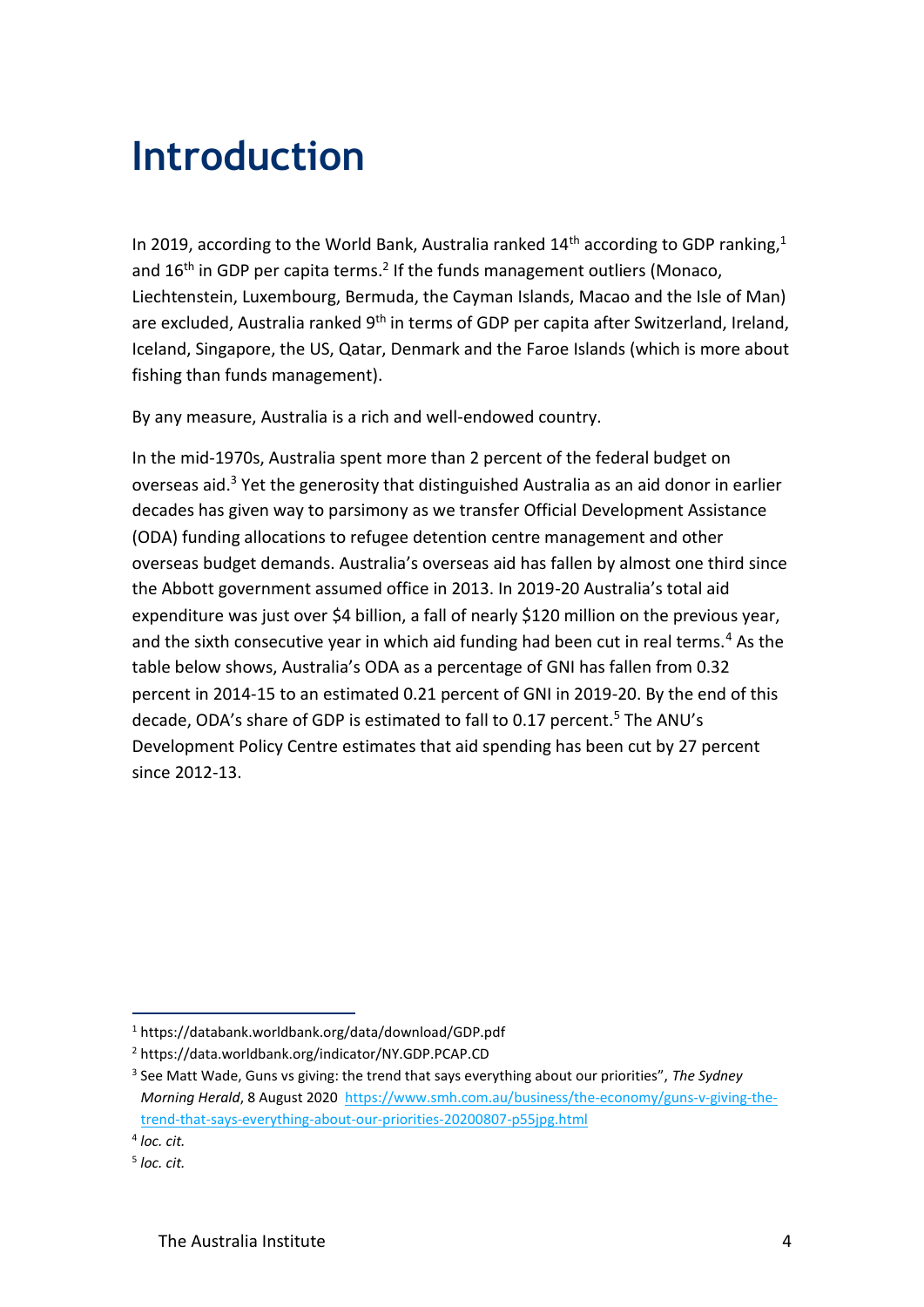

#### **Figure 1: Australian ODA to gross national income**

Source: ANU DevPolicy 2019–[20 Aid aggregates spreadsheet,](http://devpolicy.org/excel/2019-20_Aidaggregates_3Apr2019.xlsx) 3 April 2019.

It is especially sobering to analyse Australia's overseas aid spending as a proportion of Australia's defence spending. The two are rapidly diverging, with the defence spend estimated to reach almost 16 times that of the aid spend by the end of this decade. This divergence suggests that, far from having a comprehensive national security policy that incorporates regional human security, we are prepared to trade off regional human security investment in favour of higher defence (as distinct from security) spending.

This divergence also suggests a failure on the part of the agencies that assess the regional security environment. There are two critical features of the current regional security environment that, if left unaddressed, will generate exactly the kinds of problems that will be amenable only to military interventions and solutions.

First, the accelerating effects of climate change on the smaller Pacific nations will generate the humanitarian emergencies for which the Australian Defence Force (ADF) is the only available remedy. And in the absence of any clear plan for the safety and welfare of the communities subject to such threats, what might happen to climate refugees is currently unknown. The eyes of the world will be on Australia, and to a lesser extent, New Zealand. Australia's record on refugee settlement and evident unwillingness to plan for the human security consequences of climate change in the Pacific do not augur well for a constructive outcome.

It is important to recognise the global nature of the rising sea level problem. The Pacific micro-states, especially those that comprise atolls (Kiribati, Tuvalu and the Marshal Islands) are already suffering tidal inundation, and have moved to purchase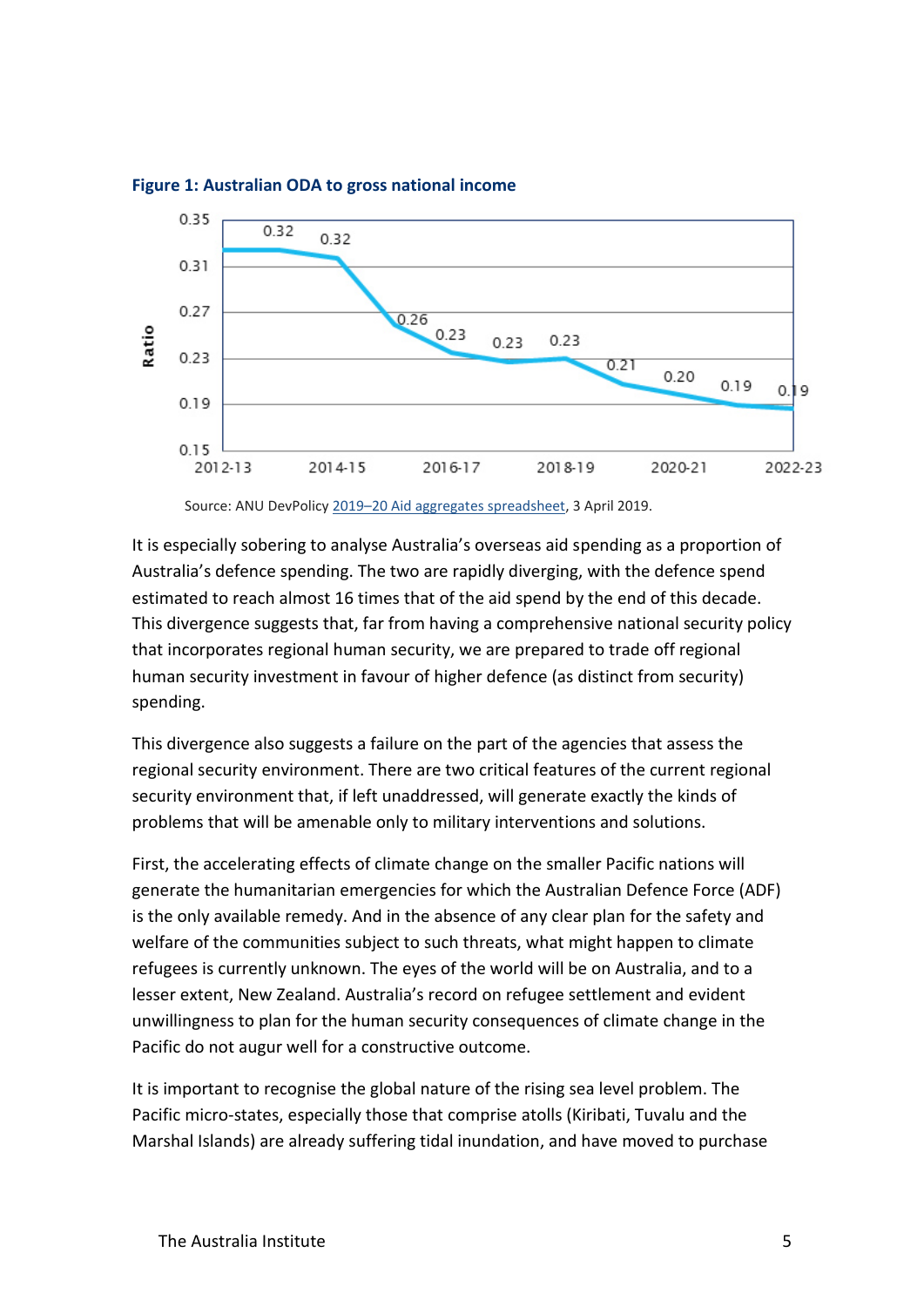land in other Pacific states such as Fiji to relocate their populations.<sup>6</sup> Small uninhabited islands in the Solomon Islands archipelago disappeared five years ago.<sup>7</sup> But the microstates of the Indian Ocean, along with the Andaman and Nicobar, Indonesian and Philippines archipelagos, are also subject to inundation and the consequent displacement of local populations. This is compounded by the vulnerability of Bangladesh, Burma and Vietnam to flooding of the great Asian riverine deltas and the displacement of large populations. For Bangladesh and India, which together control the giant Ganges-Brahmaputra-Meghna delta, the risk of global sea-level rise threatens the lives and livelihoods of 200 million people. $8$  The world faces a refugee catastrophe by the end of this century.

Second, Papua New Guinea's economic and social problems are both accelerating and deepening. With a population of just under 9 million growing at almost 2 percent, PNG's population is estimated to exceed 14 million by 2050.<sup>9</sup> Three quarters of its population is under 35 years of age, and 40 percent of its population is under the age of 15.<sup>10</sup> With some 80-85 percent of PNG's population dependent on subsistence farming and small cash-crop agriculture, $11$  PNG's official unemployment figures mask high levels of youth un- and under-employment. This provides a significant reservoir of alienation and disaffection generating high levels of crime and violence throughout PNG. Corruption at senior levels<sup>12</sup> and growing economic inequality render PNG increasingly vulnerable to civil unrest. Like the effects of climate change, this may impose challenges for the ADF that a more strategic overseas aid program could mitigate.

<sup>&</sup>lt;sup>6</sup> See Saber Salem, "Climate Change and the Sinking Island States in the Pacific", E-International Relations, 9 January 2020 [https://www.e-ir.info/2020/01/09/climate-change-and-the-sinking-island](https://www.e-ir.info/2020/01/09/climate-change-and-the-sinking-island-states-in-the-pacific/)[states-in-the-pacific/](https://www.e-ir.info/2020/01/09/climate-change-and-the-sinking-island-states-in-the-pacific/)

<sup>&</sup>lt;sup>7</sup> See "Five Pacific islands lost to rising seas as climate change hits", The Guardian, 10 May 2016 [https://www.theguardian.com/environment/2016/may/10/five-pacific-islands-lost-rising-seas-climate](https://www.theguardian.com/environment/2016/may/10/five-pacific-islands-lost-rising-seas-climate-change)[change](https://www.theguardian.com/environment/2016/may/10/five-pacific-islands-lost-rising-seas-climate-change)

<sup>&</sup>lt;sup>8</sup> Se Mélanie Becker et al, "Water level changes, subsidence, and sea level rise in the Ganges-Brahmaputra-Meghna delta", *Proceedings of the National Academy of Sciences of the United States of America*, 28 January 2020<https://www.pnas.org/content/117/4/1867>

<sup>&</sup>lt;sup>9</sup> See World Population Review: Papua New Guinea <https://worldpopulationreview.com/countries/papua-new-guinea-population>

<sup>&</sup>lt;sup>10</sup> See "About Papua New Guinea", UNDP [https://www.pg.undp.org/content/papua\\_new\\_guinea/en/home/countryinfo.html#:~:text=PNG%20is](https://www.pg.undp.org/content/papua_new_guinea/en/home/countryinfo.html#:~:text=PNG%20is%20demographically%20a%20young,and%20could%20double%20by%202050) [%20demographically%20a%20young,and%20could%20double%20by%202050.](https://www.pg.undp.org/content/papua_new_guinea/en/home/countryinfo.html#:~:text=PNG%20is%20demographically%20a%20young,and%20could%20double%20by%202050)

<sup>&</sup>lt;sup>11</sup> See Papua New Guinea country brief, DFAT [https://www.dfat.gov.au/geo/papua-new](https://www.dfat.gov.au/geo/papua-new-guinea/Pages/papua-new-guinea-country-brief)[guinea/Pages/papua-new-guinea-country-brief](https://www.dfat.gov.au/geo/papua-new-guinea/Pages/papua-new-guinea-country-brief)

<sup>&</sup>lt;sup>12</sup> Transparency International ranks PNG at 137/180 in its 2019 report [https://www.transparency.org/en/countries/papua-new-guinea#](https://www.transparency.org/en/countries/papua-new-guinea)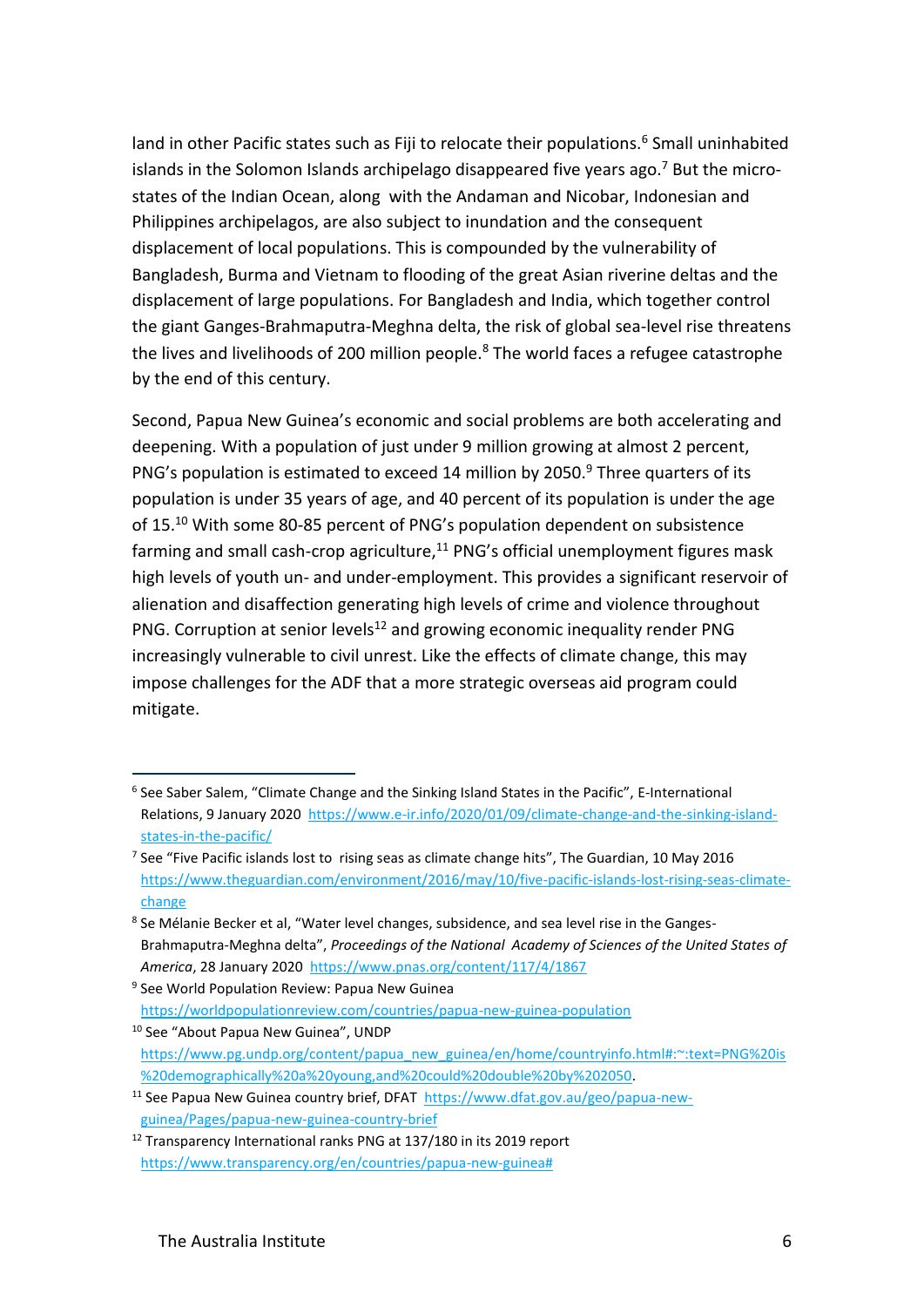For the fundamental problem facing Australia's ODA policy is its highly transactional character. Since the abolition of AUSAID and its incorporation into DFAT – itself a frontal attack on ODA as a key element in Australia's foreign policy – Australia's ODA has been framed in terms of "things to do" rather than "objectives to be achieved". The reliance on action-man slogans is indicative of a transactional approach to the development tasks in the Pacific as distinct from a transformational approach that identifies strategic goals and disciplined priorities. The transactional nature of Australia's approach to development assistance is further illustrated by the reliance on contractors and sub-contractors to undertake both the planning and delivery of programs, the emphasis being on getting the money out the door rather than the transformative uses to which funding might be put.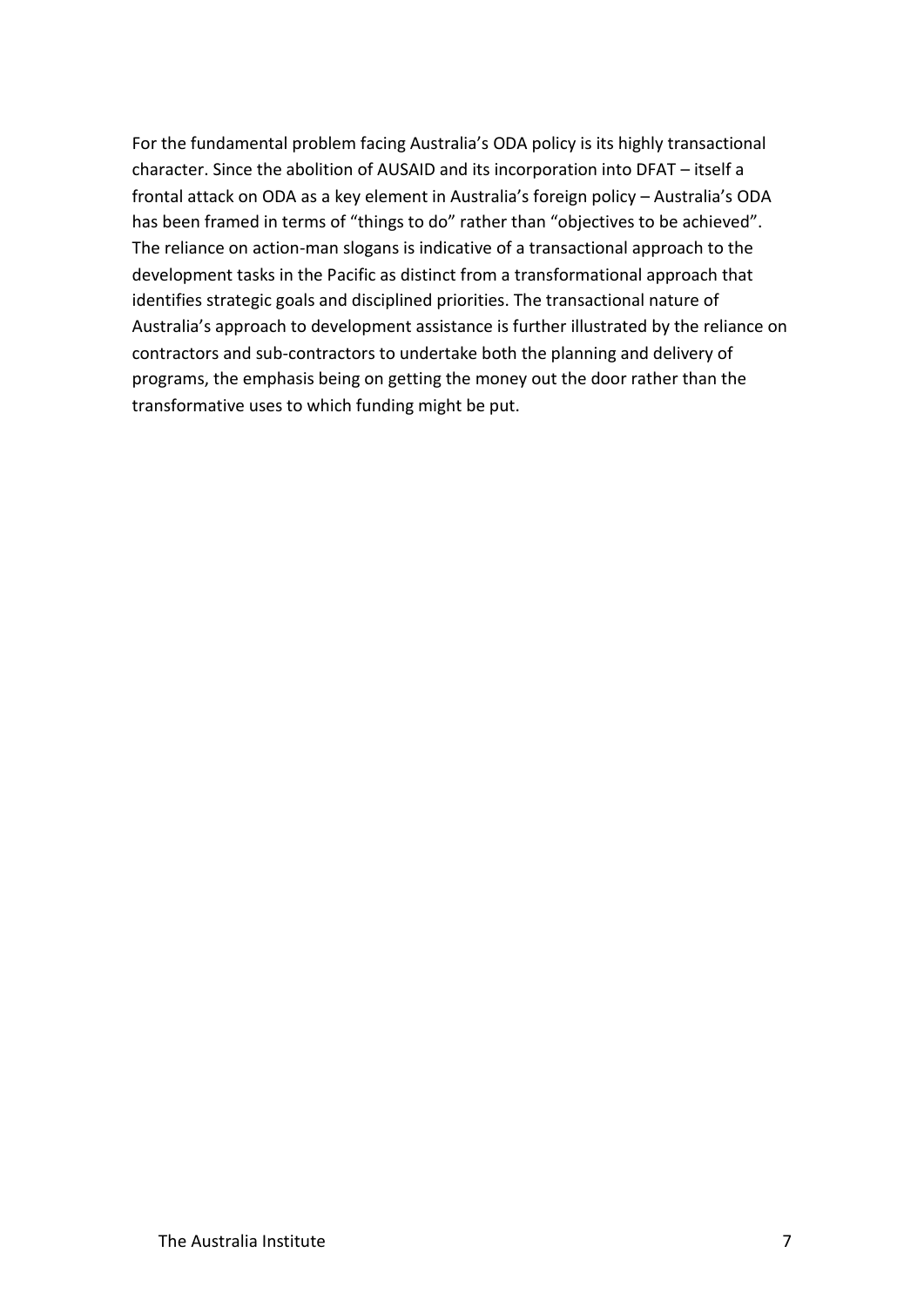# **The State of the Union: Australia's current performance**

The Australian Parliamentary Library's 2019-20 budget analysis paints a dismal picture.<sup>13</sup> The following paragraphs are drawn from the Parliamentary Library's commentary dated 30 April 2019.

Australia's [2017 Foreign Policy White Paper](https://www.fpwhitepaper.gov.au/) provides the policy framework for the aid program. Australia's Pacific 'step-up', one of the priority initiatives under this framework, gathered momentum in 2018 with a range of new government commitments, including [strengthened security cooperation and](file://///home4/lib00020/AAStaff/ANGELA%20CLARE/Budget%20briefing/â¢%09https:/foreignminister.gov.au/releases/Pages/2018/mp_mr_181108.aspx%3fw=E6pq/UhzOs+E7V9FFYi1xQ==)  [increased financing for infrastructure](file://///home4/lib00020/AAStaff/ANGELA%20CLARE/Budget%20briefing/â¢%09https:/foreignminister.gov.au/releases/Pages/2018/mp_mr_181108.aspx%3fw=E6pq/UhzOs+E7V9FFYi1xQ==). Countering China's growing influence and investment in the region [is one of the main drivers of Australia's heightened](https://www.lowyinstitute.org/the-interpreter/keep-calm-and-step-white-paper-message-pacific)  [Pacific engagement.](https://www.lowyinstitute.org/the-interpreter/keep-calm-and-step-white-paper-message-pacific) . . .

The [\\$2 billion Australian Infrastructure Financing Facility for the Pacific](https://dfat.gov.au/geo/pacific/development-assistance/Pages/australian-infrastructure-financing-facility-for-the-pacific.aspx) (AIFFP) is the Government's major initiative in the Pacific. Announced in November 2018, the four-year AIFFP comprises a \$1.5 billion loan facility and \$500 million grants component. The Facility aims to fund priority gaps in telecommunications, energy, transport and water infrastructure. While the [loans will be non-concessional](https://www.aph.gov.au/Parliamentary_Business/Committees/Senate/Foreign_Affairs_Defence_and_Trade/EficBill2019/Report/section?id=committees%2Freportsen%2F024274%2F27240) and therefore not ODA-eligible, the grants are ODA-eligible and will be drawn from the aid budget. DFAT will receive [an](https://foreignminister.gov.au/releases/Pages/2019/mp_mr_190402.aspx)  [additional \\$12.7 million](https://foreignminister.gov.au/releases/Pages/2019/mp_mr_190402.aspx) to manage the AIFFP when the facility starts in the middle of the year. The AIFFP spend in 2019–20 is estimated to be \$50 million.

Total aid to the Pacific includes [the \\$70 million Pacific Labour Scheme](https://foreignminister.gov.au/releases/Pages/2018/mp_mr_181115.aspx?w=E6pq%2FUhzOs%2BE7V9FFYi1xQ%3D%3D) (2018–19 to 2022–23), which has been expanded to include [Timor Leste](https://foreignminister.gov.au/releases/Pages/2018/mp_mr_181120.aspx?w=E6pq%2FUhzOs%2BE7V9FFYi1xQ%3D%3D) as well as Fiji, Kiribati, Nauru, Papua New Guinea, Samoa, Solomon Islands, Tonga, Tuvalu and Vanuatu. The scheme enables workers from Pacific Island countries to take up low and semi-skilled work opportunities in rural and regional Australia for up to three years.

Expanded funding for secondary school scholarships and scholarships for vocational training and education is also a feature of Australia's aid to the Pacific in 2019–20.

<sup>13</sup>https://www.aph.gov.au/About Parliament/Parliamentary\_Departments/Parliamentary\_Library/pubs /rp/rp1819/Quick\_Guides/ODA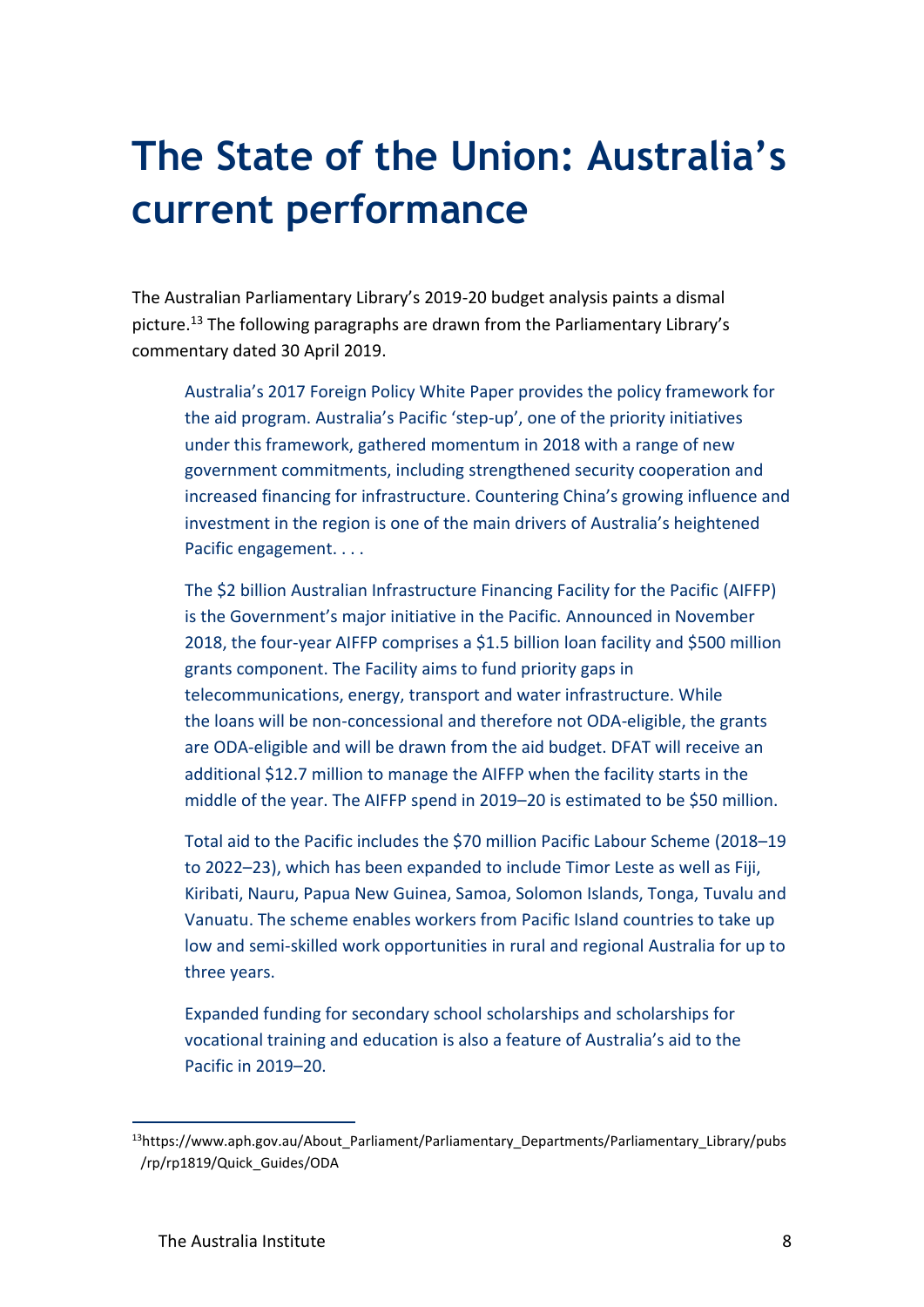Unfortunately, the increase in aid to the Pacific is offset by [cuts to other](https://dfat.gov.au/about-us/corporate/portfolio-budget-statements/Documents/2019-20-australian-aid-budget-summary.pdf)  [regional and country programs,](https://dfat.gov.au/about-us/corporate/portfolio-budget-statements/Documents/2019-20-australian-aid-budget-summary.pdf) as shown in the table below. Total aid to Pakistan will fall from \$49 to \$32 million, Nepal drops from \$31 million to \$23 million, and Indonesia and Cambodia will each fall by around \$18 million. Aid to the Middle East and Palestinian Territories also drops from \$137 million to \$81 million in 2019–20.

| <b>Region</b>                           | $2017 - 18$ (a)<br>(actual) | 2018-19<br>(b)<br>(est.) | $2019 - 20$ (b)<br>(est.) | <b>Real change</b><br>(c) (%)<br>2018-19 to<br>2019-20 |
|-----------------------------------------|-----------------------------|--------------------------|---------------------------|--------------------------------------------------------|
| <b>PNG and the</b><br><b>Pacific</b>    | 1 107 200                   | 1 286 300                | 1 381 400                 | $+5.0$                                                 |
| Global                                  | 199 400<br>1                | 1 301 200                | 1 187 400                 | $-10.8$                                                |
| Southeast and<br><b>East Asia</b>       | 1 065 900                   | 1 027 200                | 1 005 800                 | $-4.2$                                                 |
| <b>Middle East and</b><br><b>Africa</b> | 339 400                     | 258 500                  | 199 800                   | $-24.4$                                                |
| <b>South and West</b><br>Asia           | 361 500                     | 284 800                  | 266 200                   | $-8.6$                                                 |
| Latin America &<br>the Caribbean        | 8 900                       | 5 900                    | 3 3 0 0                   | $-45.3$                                                |
| <b>Total ODA</b>                        | 4 082 328                   | 4 161 000                | 4 044 000                 | $-5.0$                                                 |

#### **Table 1: Total Australian ODA, 2017–18 to 2019–20 (A\$,'000) by program**

Sources: (a) DFAT, *[Australia's international development assistance: statistical summary 2017–](https://dfat.gov.au/about-us/publications/aid/statistical-summary-time-series-data/Pages/australias-official-development-assistance-statistical-summary-2017-18.aspx) [18](https://dfat.gov.au/about-us/publications/aid/statistical-summary-time-series-data/Pages/australias-official-development-assistance-statistical-summary-2017-18.aspx)* (b) DFAT, *[Australian aid budget summary, 2019](https://dfat.gov.au/about-us/corporate/portfolio-budget-statements/Documents/2019-20-australian-aid-budget-summary.pdf)–20* (c) Parliamentary Library calculation: real conversion based on CPI for 2017–18 and Budget 2019–20 CPI forecasts for 2018–19 and 2019– 20.

In line with its shift towards economic partnerships and away from funding services in Southeast Asia, the Government is investing \$121 million to provide [technical advice to ASEAN governments](https://foreignminister.gov.au/releases/Pages/2019/mp_mr_190402.aspx) on how best to manage infrastructure development, including avoiding debt traps. It is also increasing funding for cybersecurity in both ASEAN and the Pacific from \$15 million in 2018–19 to \$34 million in 2019–20.

Humanitarian aid (which includes funding for emergencies and disaster risk reduction as well as for international organisations providing support to refugees and displaced people), will increase from \$410 million to \$450 million, moving the Government a step closer to meeting its 2017–[18 commitment](https://dfat.gov.au/about-us/corporate/portfolio-budget-statements/Documents/2018-19-australian-aid-budget-summary.pdf) to increase overall spending in this area to \$500 million per annum.

Non-government organisations (NGO), which have previously [warned that there](https://www.theguardian.com/world/2019/feb/22/weakened-aid-budget-may-be-used-to-fund-2bn-pacific-island-infrastructure-bank)  [is no fat left to trim after more than \\$11 billion of cuts since the Coalition came](https://www.theguardian.com/world/2019/feb/22/weakened-aid-budget-may-be-used-to-fund-2bn-pacific-island-infrastructure-bank)  [to power in 2013,](https://www.theguardian.com/world/2019/feb/22/weakened-aid-budget-may-be-used-to-fund-2bn-pacific-island-infrastructure-bank) have attacked the aid budget as [short-sighted](https://acfid.asn.au/media-releases/aid-cuts-signal-strategic-blackhole) and [ill-](https://www.oxfam.org.au/media/2019/04/budget-blind-to-dual-crises-of-inequality-and-climate-change/)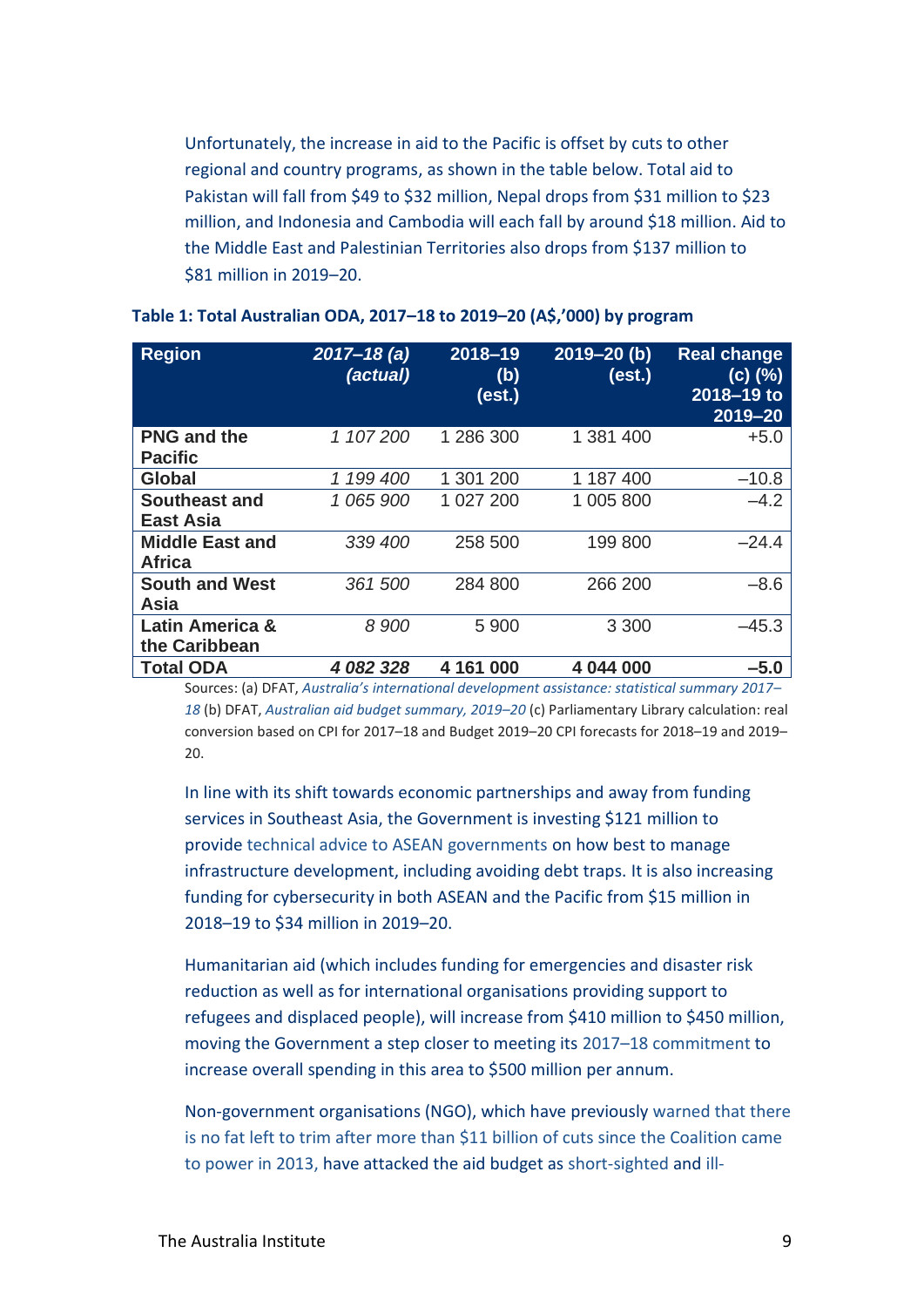[conceived.](https://www.oxfam.org.au/media/2019/04/budget-blind-to-dual-crises-of-inequality-and-climate-change/) Aid groups are particularly critical of the Government's move towards using aid for more strategic purposes at the expense of traditional aid, such as health and education programs, as well as climate change and inequality. . . .

The Australian Infrastructure Financing Facility for the Pacific has been [cautiously welcomed](https://www.lowyinstitute.org/the-interpreter/labor-ambitions-pacific) as a step towards meeting the region's infrastructure needs. It has also been seen as a [significant shift in Australia's](https://apo.org.au/sites/default/files/resource-files/2019/02/apo-nid224496-1337766.pdf)  [financing for development,](https://apo.org.au/sites/default/files/resource-files/2019/02/apo-nid224496-1337766.pdf) which to date has been provided almost entirely in grants[.\[9\]](https://www.aph.gov.au/About_Parliament/Parliamentary_Departments/Parliamentary_Library/pubs/rp/rp1819/Quick_Guides/ODA#_ftn9) While full details of how the AIFFP will be managed are not yet available, a [number of concerns](https://apo.org.au/sites/default/files/resource-files/2019/02/apo-nid224496-1337766.pdf) have been raised about its potential operations. These include the non-concessional nature of loans, the region's capacity to effectively absorb more finance, and how policy reform, skills transfer, good governance and infrastructure maintenance can be built into its projects.

Whether a declining aid budget can effectively support Australia's foreign policy objectives remains a critical issue for aid and foreign policy analysts. Some argue that Australia's Pacific 'step-[up' has come at the expense of South and](https://www.lowyinstitute.org/the-interpreter/economic-diplomacy-trade-and-traps-asean)  [Southeast Asia](https://www.lowyinstitute.org/the-interpreter/economic-diplomacy-trade-and-traps-asean). Citing the Coalition's \$690 million of cuts to aid to Asia since 2012–13, the ANU's [Stephen Howes](http://www.devpolicy.org/incoherent-aid-budget-20190403/) asks:

... does it make sense to keep robbing Asian aid programs to expand Pacific ones? Asia has a bright future, but it also still has a lot of need, and instability. Aid works better in Asia – DFAT's own data shows that. And whatever the strategic arguments for providing aid to the Pacific, they are equally strong for aid to Asia.["](https://www.aph.gov.au/About_Parliament/Parliamentary_Departments/Parliamentary_Library/pubs/rp/rp1819/Quick_Guides/ODA#_ftn10)

The provision of aid to Southeast Asian countries would likely support their transition through middle-income status, and possibly better position Australia to advance the shared socio-economic, environmental and strategic interests in the region. A re-balance of the aid program towards Asia may assist future governments to shore up Australia's position as the '[partner of choice](https://www.abc.net.au/radio/programs/am/julie-bishop-visits-sth-pacific-to-push-against-asian-investment/9574996)' for its regional neighbours.

Looking more widely, Jonathon Pearlman (*Australian Foreign Affairs Weekly*) writes that in the face of intensifying international challenges, [the budget](https://www.australianforeignaffairs.com/afaweekly/the-budgets-pitiful-response?utm_medium=email&utm_campaign=AFA%20Weekly%203%20April&utm_content=AFA%20Weekly%203%20April+CID_19246d0a983154b89d23b778ce5db41d&utm_source=EDM&utm_term=CONTINUE%20READING)  presents a ['pitiful response'](https://www.australianforeignaffairs.com/afaweekly/the-budgets-pitiful-response?utm_medium=email&utm_campaign=AFA%20Weekly%203%20April&utm_content=AFA%20Weekly%203%20April+CID_19246d0a983154b89d23b778ce5db41d&utm_source=EDM&utm_term=CONTINUE%20READING):

Admittedly, many of the problems that the nation and region face will not be solved by spending measures but by careful, creative diplomacy. This would include handling alliances and partnerships shrewdly, and demonstrating a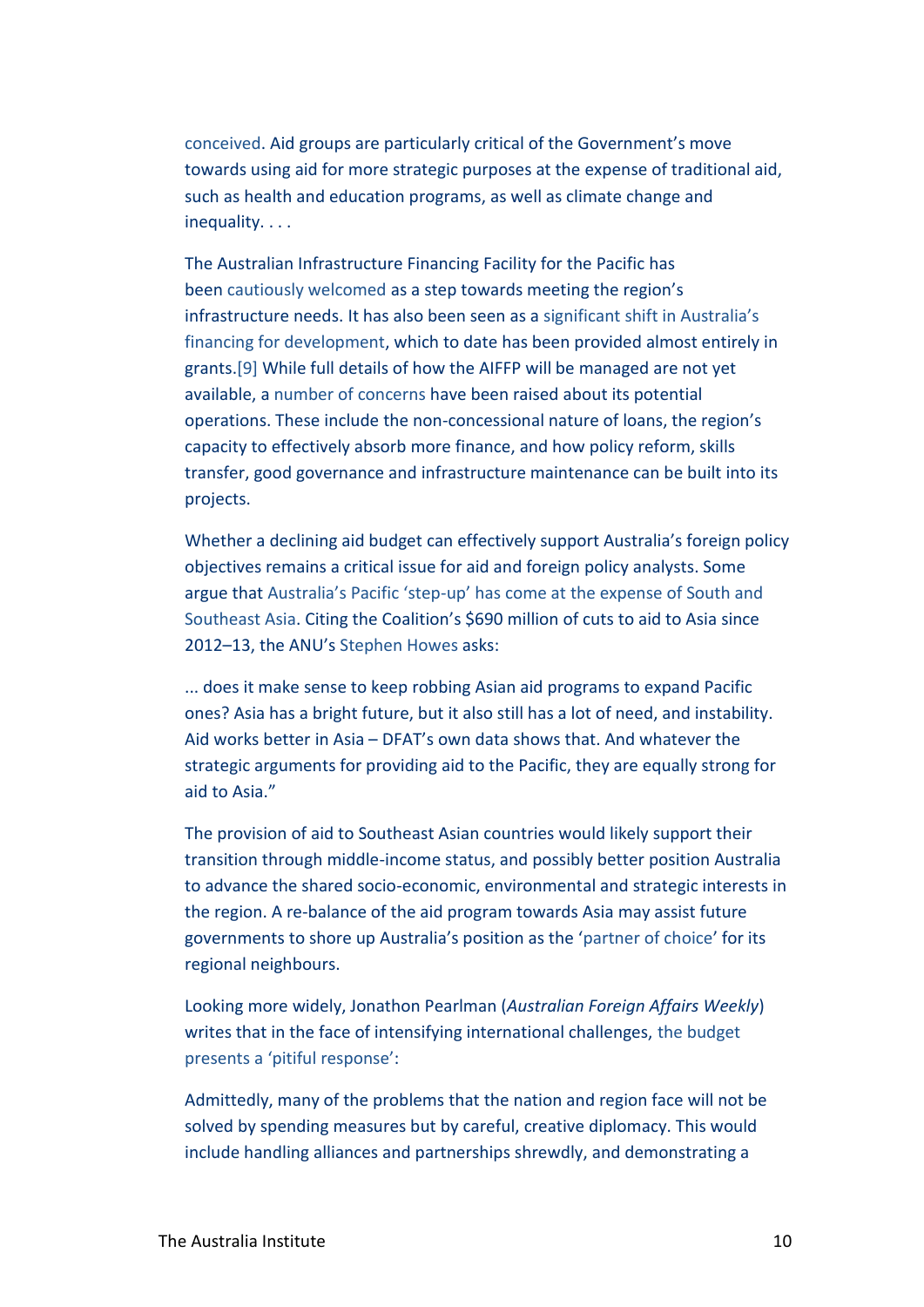commitment to active and humane global cooperation that can serve as an international example and ensure that Australia has a credible voice when it demands that other nations do more. Yet, when it comes to funding, the budget indicates that the government is unwilling to commit to long-term solutions to the challenges it outlined. . . .

The aid budget continues to be a topic that ignites public debate. Senator Pauline Hanson's February 2019 Senate motion sparked ongoing social [media](https://www.abc.net.au/news/rural/2019-02-15/foreign-aid-under-fire-on-social-media-during-drought/10810436)  [debates](https://www.abc.net.au/news/rural/2019-02-15/foreign-aid-under-fire-on-social-media-during-drought/10810436) on the proposal to [divert the aid budget to farmers](https://www.abc.net.au/news/rural/2019-02-15/foreign-aid-under-fire-on-social-media-during-drought/10810436) and others affected by natural disasters in Australia.

In March 2019 over 50 community leaders and public figures called for bipartisan leadership to [rebuild Australian aid,](https://parlinfo.aph.gov.au/parlInfo/search/display/display.w3p;query=Id%3A%22media%2Fpressrel%2F6641402%22) after five consecutive years of cuts which they claim has left Australia's aid budget at its lowest level in history. NGOs have welcomed Labor's commitment to increase the aid budget over time if elected to government, which includes [modest increases to the](https://parlinfo.aph.gov.au/parlInfo/download/media/pressrel/6552351/upload_binary/6552351.pdf;fileType=application%2Fpdf#search=%22Penny%20Wong%20aid%20budget%22)  [Australian NGO Cooperation Program](https://parlinfo.aph.gov.au/parlInfo/download/media/pressrel/6552351/upload_binary/6552351.pdf;fileType=application%2Fpdf#search=%22Penny%20Wong%20aid%20budget%22) (ANCP).

Non-government organisations, led by the Australian Council for International Development (ACFID), have long campaigned to halt cuts to the aid budget and restore ODA levels. ACFID's [2019 pre-Budget submission](https://acfid.asn.au/sites/site.acfid/files/ACFID%20Pre-Budget%20Submission%202019-20.pdf) calls on the Government to increase the aid funding by ten per cent each year for the next six years, towards the [UN-recommended target](http://www.oecd.org/dac/stats/the07odagnitarget-ahistory.htm) of 0.7 per cent of GNI by 2030.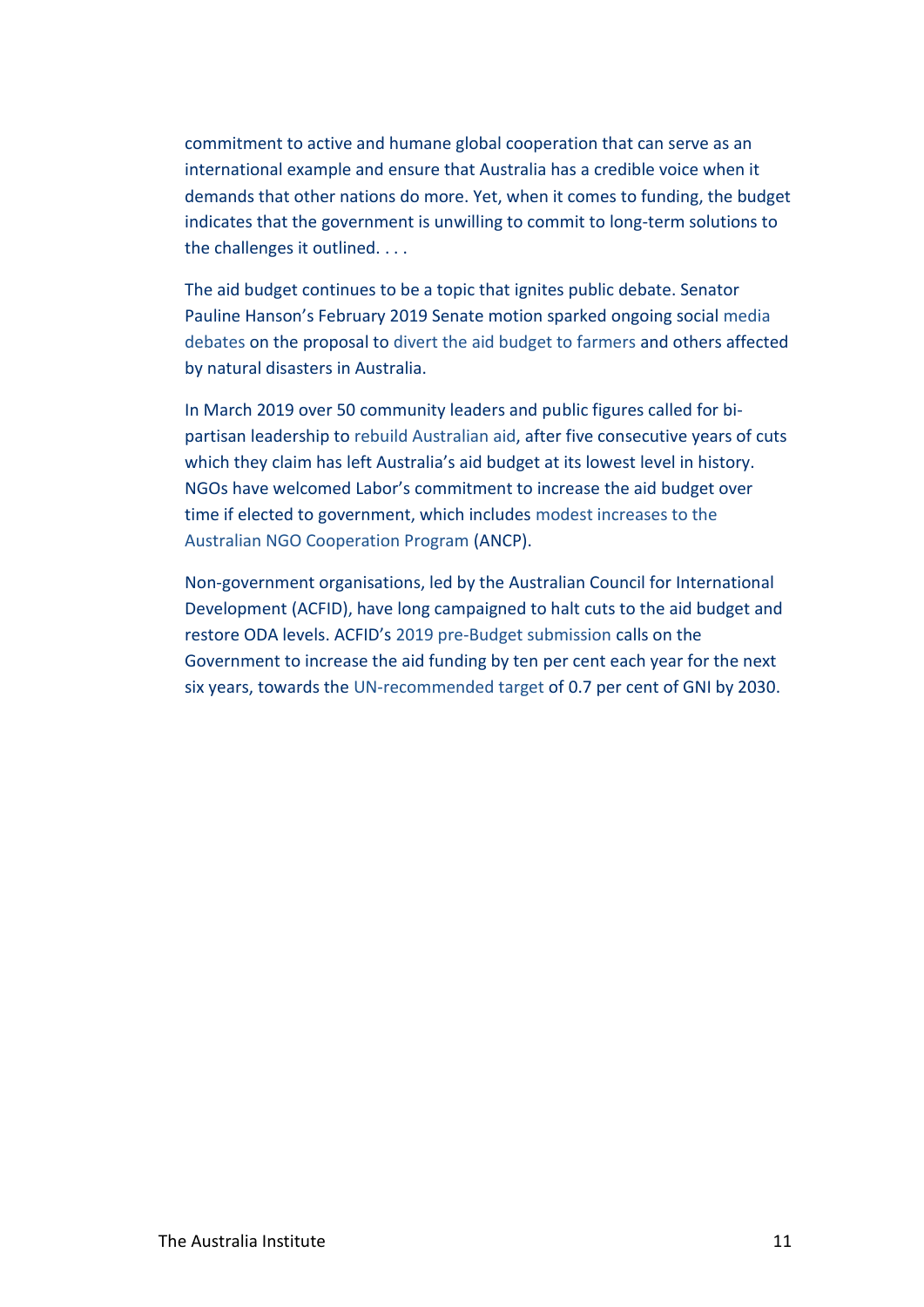# **Recalibrating the Development Assistance Program**

Australia's development assistance program is presently constructed around a set of confused and conflicting activities and projects. It's a case of no-one's in charge and everyone's in charge. It's what happens when slogans replace policy. Even DFAT's website on the Pacific cannot escape the slogan  $-$  Pacific Step-up.<sup>14</sup>

"Pacific Step-up" is itself the linear descendent of a slogan. In 2016, Prime Minister Turnbull coined the expression "step-change" to signal his new Pacific strategy,<sup>15</sup> though "change" was seen by DFAT as discontinuity and accordingly was quickly amended to "step-up". To improve the policy's marketability, Prime Minister Morrison announced the "Pacific Step-up" as a "new chapter in relations with our Pacific family",<sup>16</sup> thereby providing just enough sentimentality and condescension to signal the triumph of spin over substance. By describing the Pacific as "not just our region, or our neighbourhood", but "our home", Morrison implicitly ties the security of the Pacific community to that of Australia. Whether the nations that comprise the Pacific community welcome the idea that they are living in Australia's "home" is moot. But the ambit of Australia's political claim suggests hubris and hyperbole rather than strategic sensitivity. And the hubris is only heightened by the equally condescending claim that the peoples of the Pacific are "our family".

It is particularly revealing that Morrison chose to announce his new Pacific "step-up" at Lavarack Barracks, Townsville, the home of the Australian Army's 3<sup>rd</sup> Brigade. The delivery of a major Pacific aid announcement at an ADF base is consistent with the Morrison government's predilection for securitising policy matters to give them a sense of gravity and urgency. The deeper securitisation of Australia's Pacific aid policy means that ODA becomes an instrument of strategic positioning and aid programs become artefacts of a regional security policy in the traditional sense: the competition between states for position and power. In other words, Australia's approach to development assistance is more a product of raw political interest than it is of cooperating with Pacific nations to enhance their interests.

<sup>14</sup> Se[e https://www.dfat.gov.au/geo/pacific/Pages/the-pacific](https://www.dfat.gov.au/geo/pacific/Pages/the-pacific)

<sup>15</sup> See Malcolm Turnbull, "Remarks at Pacific Island Forum", 9 September 2016 <https://pmtranscripts.pmc.gov.au/release/transcript-40440>

<sup>&</sup>lt;sup>16</sup> See Scott Morrison, "Australia and the Pacific: A New Chapter", 8 November 2018 <https://www.pm.gov.au/media/address-australia-and-pacific-new-chapter>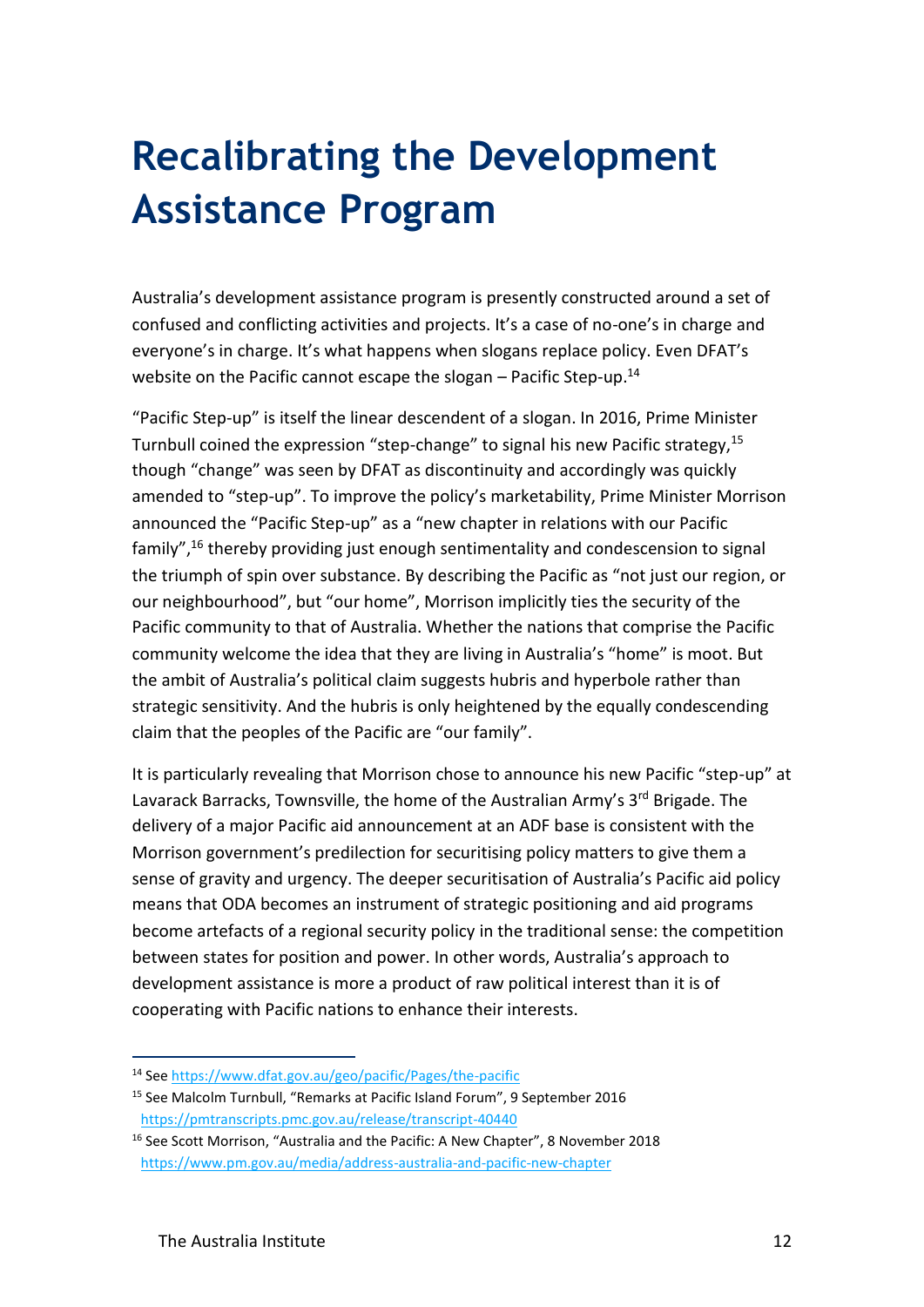This, sadly, is consistent with the findings of a recent Pew Research Center report entitled *International Cooperation Welcomed Across 14 Advanced Economies*, <sup>17</sup> which reflects poorly on Australia. While almost 60 percent of those surveyed in the 14 most advanced economies think that their country should take other countries' interests into account when dealing with major international issues (like climate change, aid, global health), almost 60 percent of Australians thought that Australia should pursue its own interests rather than supporting international compromise. Ominously, this is consistent with the Pew Research Center's comment that, "in every **European** [emphasis added] country surveyed, those with favourable views of right-wing populist parties are much more likely to say their country should follow its own interests even when other nations disagree".<sup>18</sup>

And, of course, by situating a new Pacific aid policy in a defence and national security context, the Prime Minister's emphasis on Australia's "abiding interest in the Southwest Pacific that is secure strategically, stable economically and sovereign politically" (whatever all of that is intended to mean) played the China card without mentioning China.

The centrality of Australia's fear and mistrust of China in the further development of the "step-up' program was nowhere more clear than in the Prime Minister's address to the Aspen Security Forum in August 2020, where he described the Pacific as "the epicentre of strategic competition".<sup>19</sup> That statement has no meaning if it does not comprehend current tensions between the US and China.

Australia has long sat on the sidelines of the competition between China and Taiwan in the Pacific, happy enough, it would seem, to see Pacific countries test the credibility of the "one China" policy as they sell diplomatic recognition to the higher bidder, but disconcerted to find China gradually gaining the upper hand, both muscling Taiwan out and cementing new relationships with cash and development assistance projects. And with China now well and truly a player in the south Pacific, Australia is belatedly attempting to limit China's access and influence by means of a security-inspired ODA policy. As Graeme Dobell has pointed out, the 2020 Defence Strategic Update

<sup>17</sup> See James Bell *et al*, "International Cooperation Welcomed Across 14 Advanced Economies", Pew Research Center, 21 September 2020 [https://www.pewresearch.org/global/2020/09/21/views-on](https://www.pewresearch.org/global/2020/09/21/views-on-international-cooperation/)[international-cooperation/](https://www.pewresearch.org/global/2020/09/21/views-on-international-cooperation/)

<sup>18</sup> *loc.cit*.

<sup>&</sup>lt;sup>19</sup> Scott Morrison, "Tomorrow in the Indo-Pacific", 5 August 2020 <https://www.pm.gov.au/media/address-aspen-security-forum-tomorrow-indo-pacific>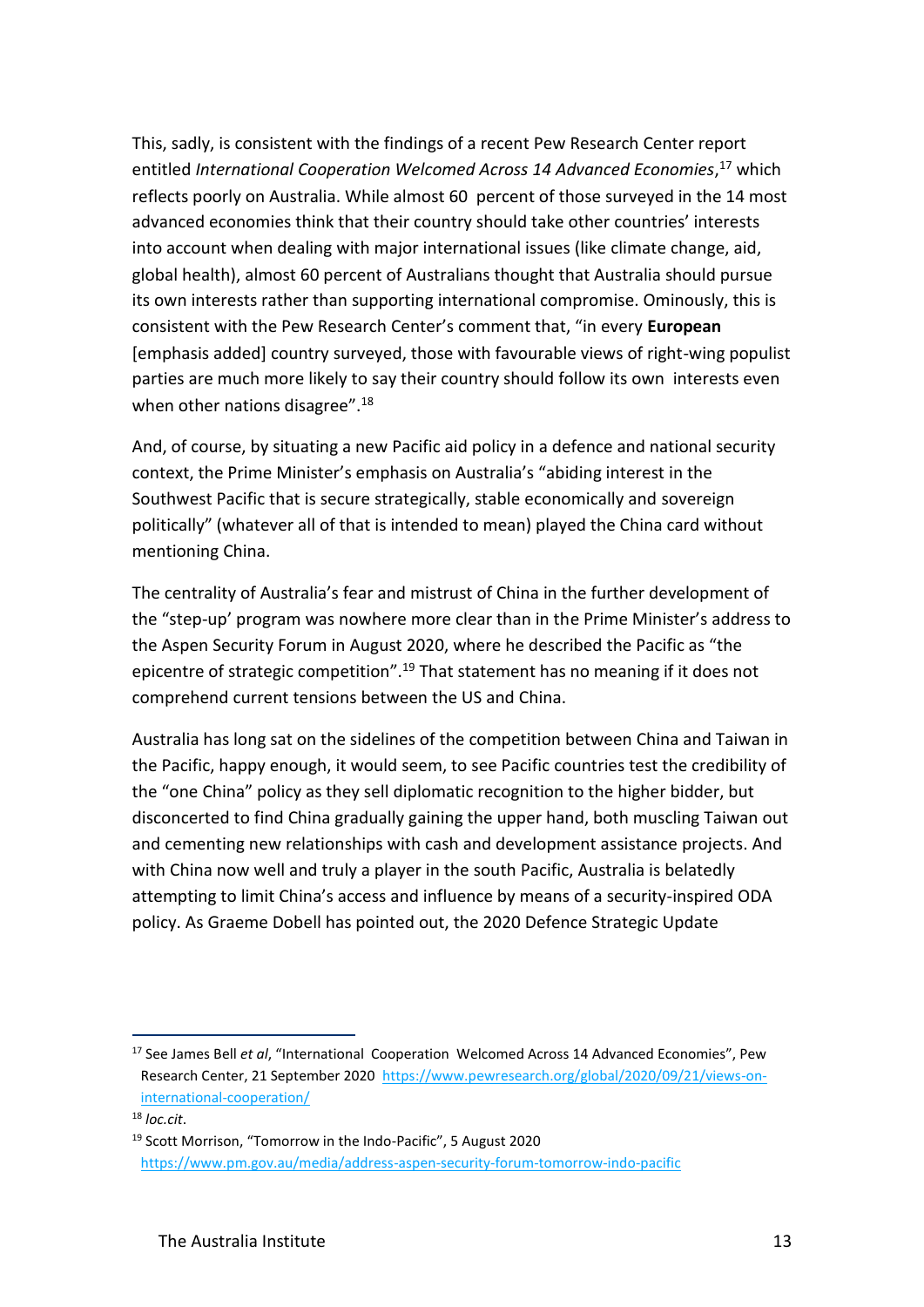mentions the "step-up" seven times – the same number of times that China is named.<sup>20</sup>

The plain fact is, however, that worry as it might about China's growing influence in the Pacific, there is little Australia can do to contain or constrain China. Cash-strapped and poor, the countries of the Pacific will accept money with or without conditions. A competitive relationship with China in the Pacific may make some strategic sense for the US (though one cannot be sure about that), but it makes no strategic sense for Australia. The economic and military power imbalance, together with the disparity of interests, suggests that Australia may be better advised to pursue a more nuanced and subtle policy in the Pacific that plays to Australia's strengths rather than to China's. Should China wish to outspend Australia in the Pacific, it probably can. And should it want to outmuscle Australia in the Pacific, it certainly can.

So, where does Australia have comparative advantage in the Pacific, if not in cash and weaponry? The answer is, almost everywhere else. First and foremost, as the leading aid donor in the Pacific, Australia enjoys considerable agency, authority and legitimacy in the realisation of its interests in the Pacific. And as a thriving and prosperous democracy in a community that needs leadership, Australia is well positioned to take on the leadership role on the basis, of course, of consultation, respect and transparency. With so many disconnected and competing programs underway in the Pacific, an early initiative for Australia to consider would be to propose improved coordination and planning among the major donors.

And that certainly includes China. Rather than seeking to constrain or contain China, Australia would be better advised to encourage China into habits of cooperation that are easier, cheaper and more effective than competition. China may well be attempting to expand its strategic influence in the Pacific. But it needs to recognise that influence is a consequence of cooperation and collaboration, not a cause of development. So, instead of contesting China's wish for influence, Australia should seek to guide it. Australia should also be aware that China's exercise of influence faces substantial obstacles in the Pacific. As a communist country in a largely evangelical Christian Pacific community, China's values are not shared, and the Pacific's experience of Chinese entrepreneurialism has not always been a happy one. Consequently, trust is in short supply. Without common ground and trust, influence is difficult to exercise.

Second, Australia has a long history of mostly constructive engagement with the nations of the Pacific, especially since the end of WW2 (the forced migration of so

<sup>20</sup> See Graeme Dobell, "Happy fourth birthday, Pacific step-up", *The Strategist* (ASPI), 7 September 2020 <https://www.aspistrategist.org.au/happy-fourth-birthday-pacific-step-up/>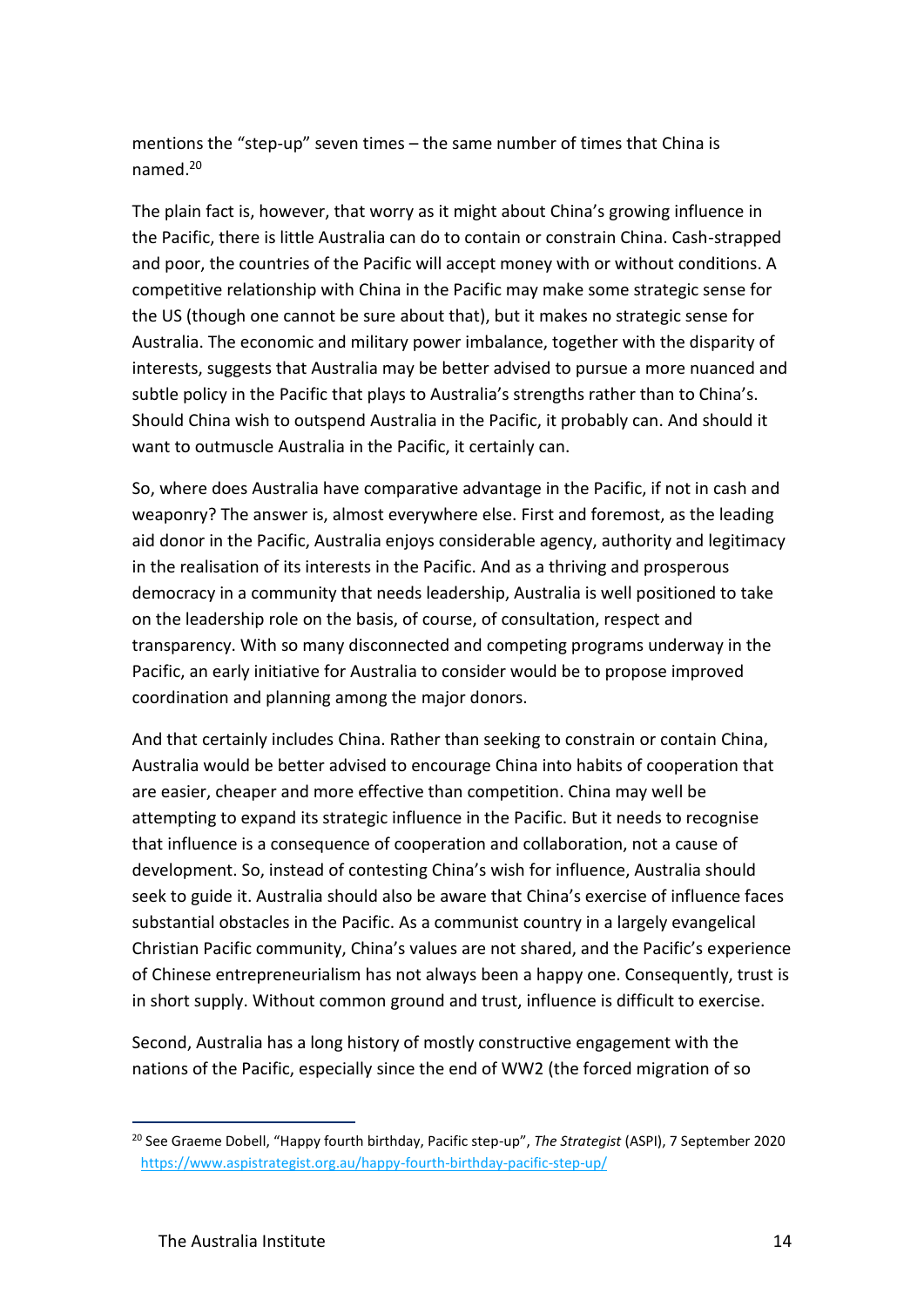many men and boys from Vanuatu, the Solomons and New Caledonia in the 19<sup>th</sup> century was tantamount to slavery). $21$  While, for the past two decades, the effectiveness of Australia's development assistance programs has flatlined, and political relations have had their ups and downs, especially with Fiji, Australia has for the most part been a good neighbour. Due in part to the British colonial legacy and the British Commonwealth, Australia's values are largely consistent with those of the Pacific and, outbursts of arrogance and condescension notwithstanding, Australians are largely welcome in the Pacific and generally trusted.

Third, many of the inhabitants of the Pacific, especially the young, would, if Australian migration laws so permitted, migrate to Australia. Australia is a popular destination, and the opportunity to provide remittances to their families and villages is a strong inducement for many people in the Pacific to avail themselves of the Pacific Labour Scheme and the Seasonal Worker Program. Labour mobility is a strategic asset that is not currently available to China, but one that Australia needs to refine and improve if it is to derive the relationship advantages and economic effects that the programs could deliver.<sup>22</sup> Education and training in Australia (and New Zealand) also provide strategic opportunities for the Pacific nations.

The medical services available to the nations of the Pacific are well below an acceptable international standard and are chronically under-resourced. Refugees housed in Australia's offshore detention centres enjoy higher standards of medical care than many Pacific islanders, yet even they need to be transferred to Australian hospitals for medical issues demanding treatment. Broadening accessibility to Australian (and New Zealand) medical services to the peoples of the Pacific is a high priority, at least until adequate services are available locally. To some it may appear cynical to use a term like "family" when parsimony prevents any display of care, compassion or kindness.

The welfare systems that Australians enjoy are absent in most of the Pacific. Yet if Australia's "step-up" is to be anything more than "tough love", we need to discover avenues for improving the long-term health outcomes of the peoples of the Pacific.

<sup>&</sup>lt;sup>21</sup> See Tracey Flanagan, Meredith Wilkie and Susanna Iuliano, "The role of South Sea Islanders in Australia's economic development", *Australian South Sea Islanders: A century of race discrimination under Australian law* (2003) [https://humanrights.gov.au/our-work/race](https://humanrights.gov.au/our-work/race-discrimination/publications/australian-south-sea-islanders-century-race#:~:text=Between%201863%20and%201904%2C%20an,forced%20removal%20from%20their%20homes)[discrimination/publications/australian-south-sea-islanders-century](https://humanrights.gov.au/our-work/race-discrimination/publications/australian-south-sea-islanders-century-race#:~:text=Between%201863%20and%201904%2C%20an,forced%20removal%20from%20their%20homes)[race#:~:text=Between%201863%20and%201904%2C%20an,forced%20removal%20from%20their%20h](https://humanrights.gov.au/our-work/race-discrimination/publications/australian-south-sea-islanders-century-race#:~:text=Between%201863%20and%201904%2C%20an,forced%20removal%20from%20their%20homes) [omes.](https://humanrights.gov.au/our-work/race-discrimination/publications/australian-south-sea-islanders-century-race#:~:text=Between%201863%20and%201904%2C%20an,forced%20removal%20from%20their%20homes)

<sup>22</sup> See Stephen Howes and Holly Lawton, "The Pacific Labour Scheme: is it a flop?", *Devpolicyblog* (ANU), 29 July 2019<https://devpolicy.org/the-pacific-labour-scheme-is-it-a-flop-20190729/>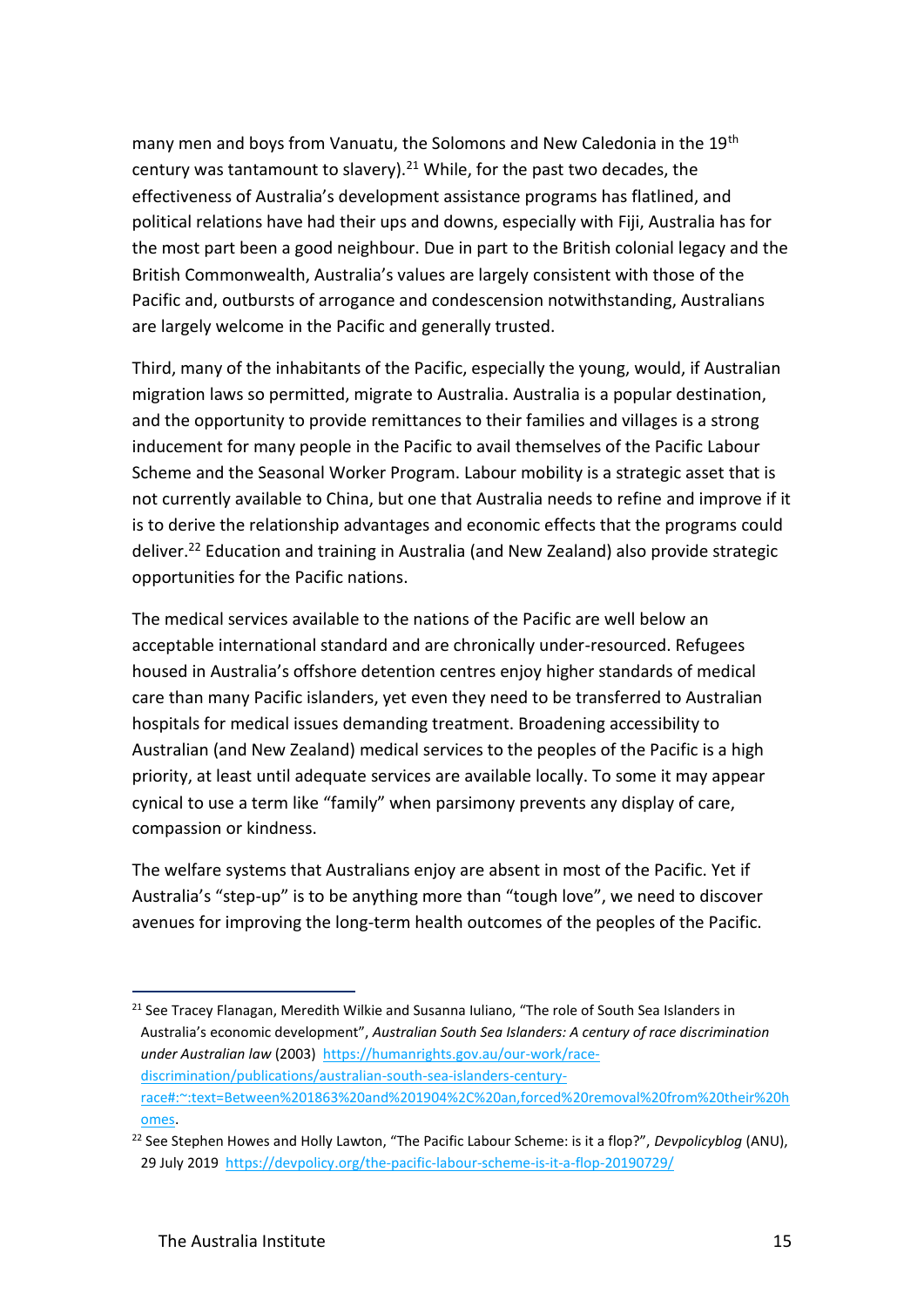This, in turn, demands a change in our development assistance mindset from scattered transactions to targeted transformation. The question is: how do we do that?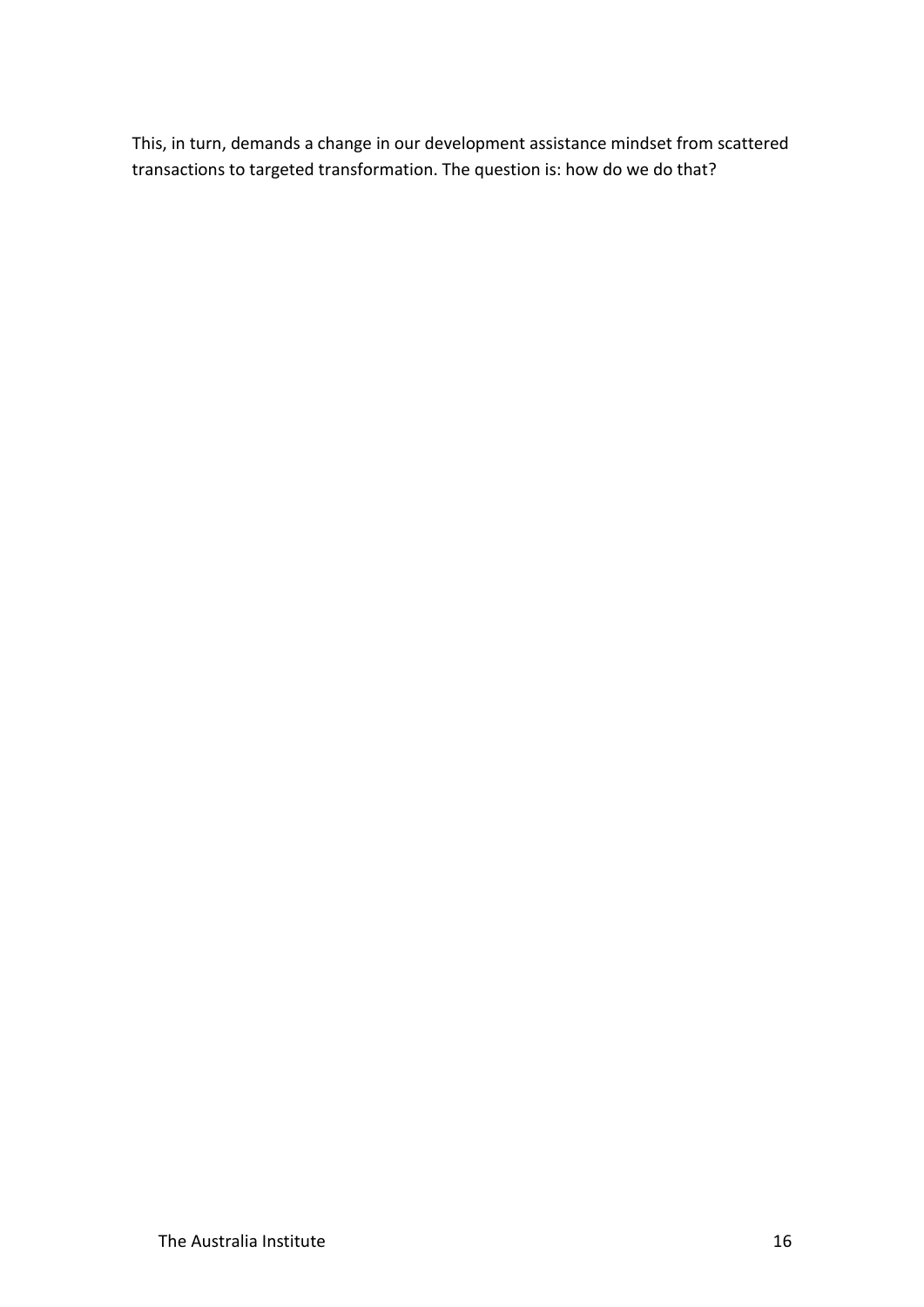# **The Key to Transformation: Human Security**

If the global community has learned anything from its experience with the coronavirus, it is this: human security is fragile. It the citizen cannot be safe, the nation cannot be safe. Yet the jostling for position and power in the Pacific does not deliver human security for the peoples of the Pacific. To the contrary, power competition undermines the well-being and security of the peoples of the Pacific because it distracts attention from the key health, education and economic issues and subtracts from the funding levels available for non-defence investment. Remember, the ratio between Australia's defence and development assistance spending is trending to 16:1.

In April 2020, The Australia Institute released a discussion paper entitled *Re-thinking*  national security in the age of pandemics and climate change catastrophe.<sup>23</sup> In that paper, we argued that social inclusion, the protection of rights, the promotion of values and resilience – all of them supported by a strong economic base – are basic elements of security policy. In a way, this turns conventional security thinking on its head: far from being the starting point for any consideration of human well-being, happiness and security, the security of the state is a consequence of social harmony, happiness, inclusion and well-being.

As we have seen, terms like "Pacific step-up" and "Pacific family" may represent a measure of rhetorical flourish. But unless they intend outcomes that are properly strategic and transformational, they are merely labels for the kinds of transactional programs that have left the Pacific where it currently is – poor and disconnected. As an objective describing a long-term development strategy for the Pacific, human security goes to the heart of the Pacific's problems – economic, physical, political and social. Climate change, economic collapse due to the pandemic, declining health standards among women and children, poor educational outcomes – each of these is a pressing human security matter.

A human security mindset could reform Australia's ODA policy in fundamental ways. Not only could it provide the key to improved coordination among the major donors, but it could also create innovative ways of addressing the consequences of absent

 $^{23}$  See Allan Behm." Re-thinking national security in the age of pandemics and climate change catastrophe", *The Australia Institute*, 20 April 2020 <https://www.tai.org.au/sites/default/files/Rethinking%20National%20Security%20%5BWEB%5D.pdf>